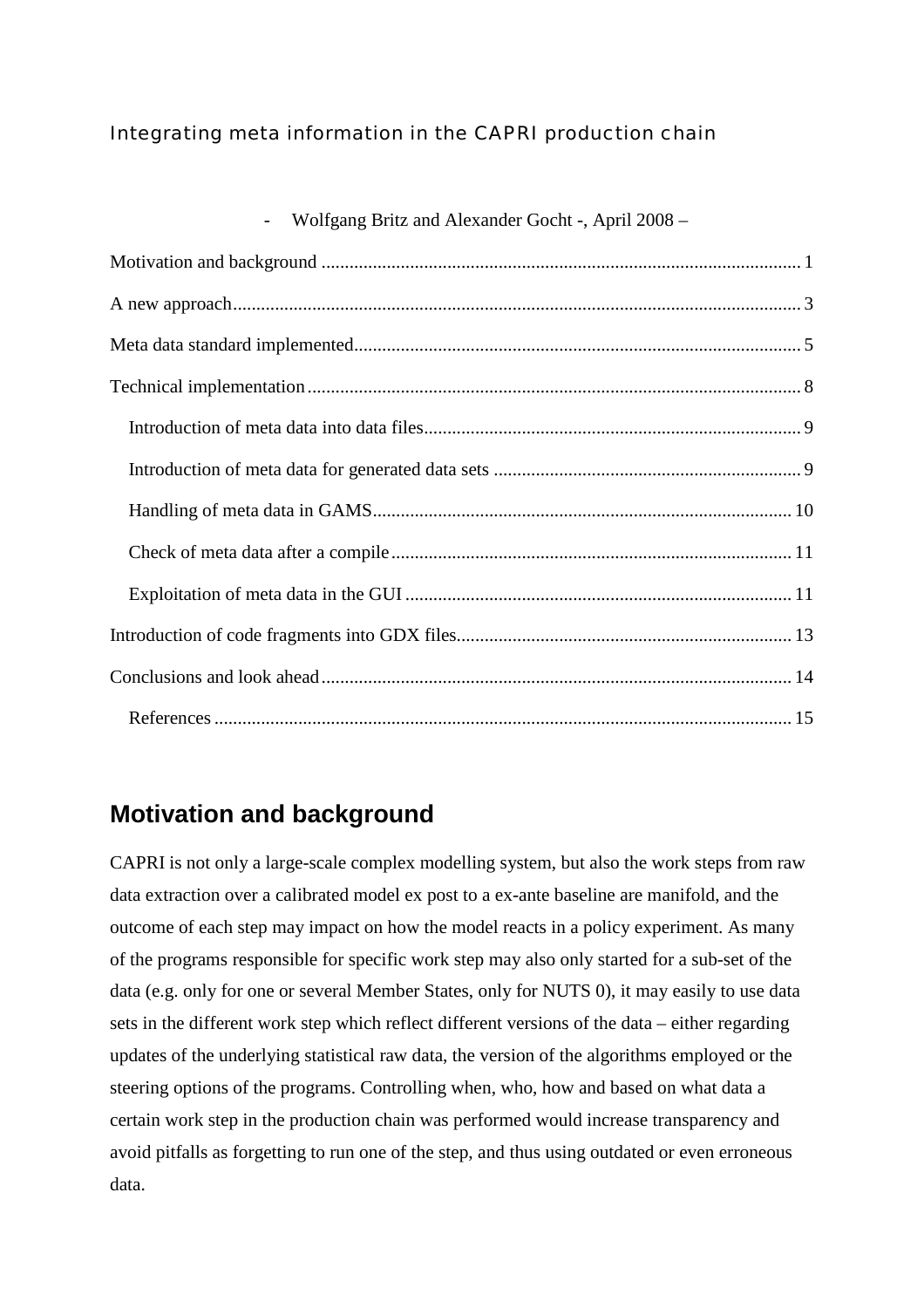When the Java based GUI was developed, a software solution was integrated which stored meta data about starts of the various GAMS programs in a XML-file, and presented them to the user. The idea was to keep track about actions of the user and to allow to compare the order of the work step and task in the production chain with the dates of execution. Besides struggling with the fact that sometimes the information was updated despite the GAMS process not finishing successfully, results for certainh work steps are now often downloaded from the Software Version system (SVN), and the GUI will in that case not notice that the meta information would need to be updated.

Additionally, once a work step is executed, the information about the previous status is lost albeit existing result sets may still be based on it. That has to change. On top, it seems important to ensure that the meta data information is comprised in the same files as the data themselves. The paper therefore discussed as a successfully implemented solution to handle meta data based on storing the information in the GDX files along with the numerical values.

Table: Old meta data information in the GUI

| $\#$ | <b>Date</b>  | Workstep           | <b>Task</b>                              | Key             | <b>Description</b> |  |
|------|--------------|--------------------|------------------------------------------|-----------------|--------------------|--|
|      | 21.03.2006   | Build database     | Build national database                  | Icoco           |                    |  |
|      | 21.03.2006   | Build database     | Estimate consumer prices                 | lcoco.          |                    |  |
|      | 31.08.2006   | Generate baseline  | Generate policy shifts                   | POLSHIFT        |                    |  |
| 6    | 03.09.2006   | lGenerate baseline | Generate expost results<br><b>EXPOST</b> |                 |                    |  |
| '11  | 04.09.2006   | Run simulation     | Run simulation.                          | <b>BASELINE</b> | Fully iterated Ba  |  |
| 11   | [04.09.2006] | Run simulation     | Run simulation.                          | <b>MTRAGD</b>   | AGENDA 2000 p      |  |
| 11   | 04.09.2006   | Run simulation.    | Run simulation.                          | <b>MTRFDC</b>   | Full decoupling    |  |
| 11   | 04.09.2006   | Run simulation     | Run simulation.                          | <b>WTOHRB</b>   | Harbinson propi    |  |
| 11   | 05.09.2006   | Run simulation     | Run simulation                           | <b>BASELINE</b> | Fully iterated Ba  |  |
| 11   | 05.09.2006   | Run simulation     | Run simulation.                          | <b>EUMEDP</b>   | Partial liberalisa |  |
|      | <b>TIME</b>  |                    |                                          |                 |                    |  |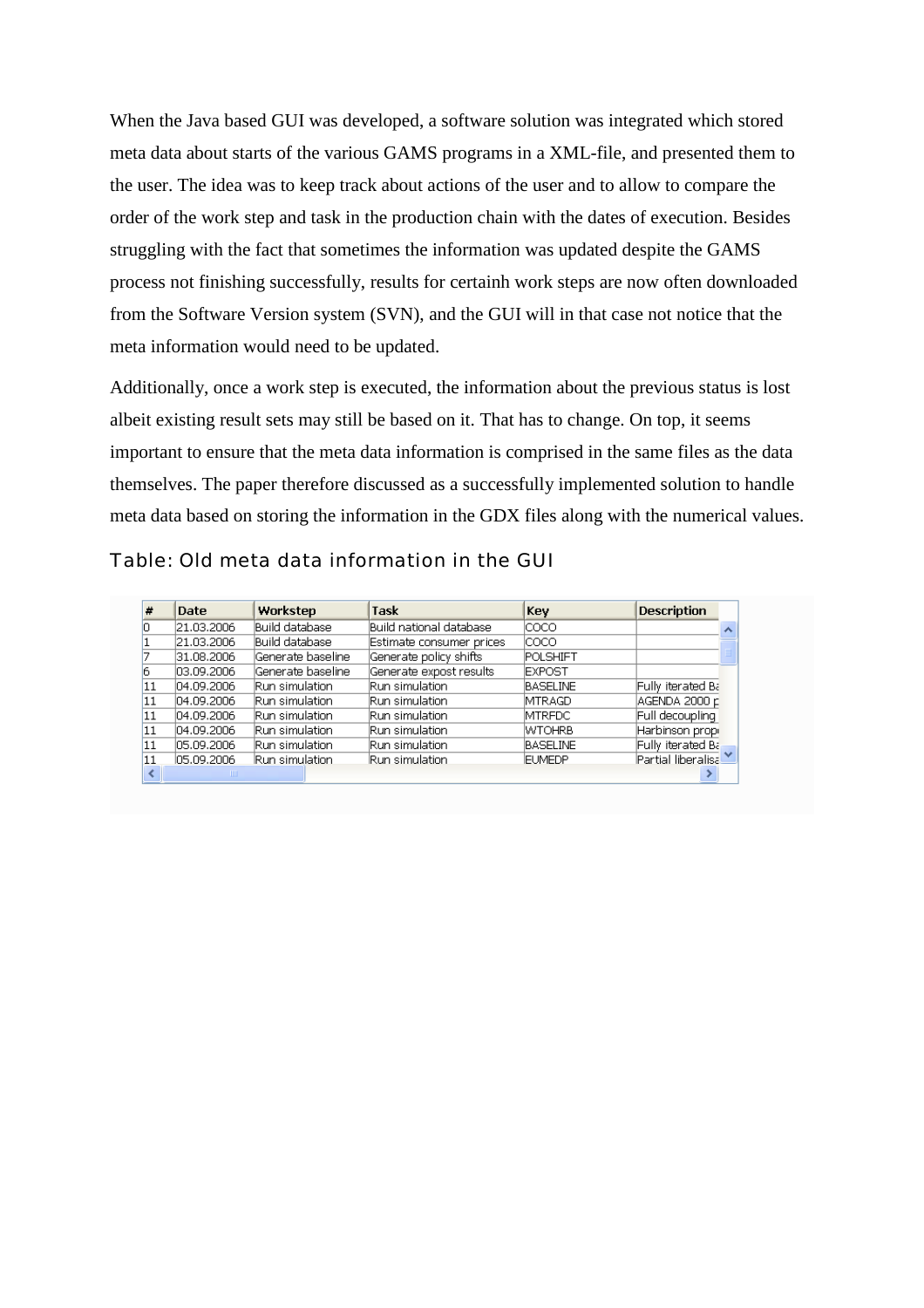## **A new approach**



Graphic: Principal data flow in the CAPRI production chain

The work step flow of CAPRI is based on the I/O of so-called GDX files, an internal binary data format of GAMS as seen below. CoCo (Completeness & Consistency) is a mostly statistically based approach where data from different statistical domains and data providers are integrated into a time series data base at national level which covers mainly market balances, unit value prices, the position of the Economic Accounts for Agriculture, acreage and herd sizes as well as output coefficients. It is the common data base for both CAPSIM and CAPRI. Next in the production chain is CAPREG, responsible of adding the regional breakdown of herd sizes, acreages and crop yields to the time series provided by CoCo, but also input coefficients, crop nutrient requirements and related fertilizer application rates and animal requirement and feeding coefficients. It also derive manifold economic and environmental indicators from the results. Both CoCo or CAPREG may be started for single Member States, or a different set of years, and CAPREG also for different base years. That flexibility has proven extremely useful to avoid being forced to always update the information for 27 EU Member states, Norway and Western Balkan countries even if only some data for a single countries needs a revision. But the flexibility clearly carries the risk to forget to run the program after a data base update or a change in the code for some of the countries. As CoCO and CAPREG produce huge file comprising data for all countries together, the only information so far was provided by the file system on when the file was stored the last time.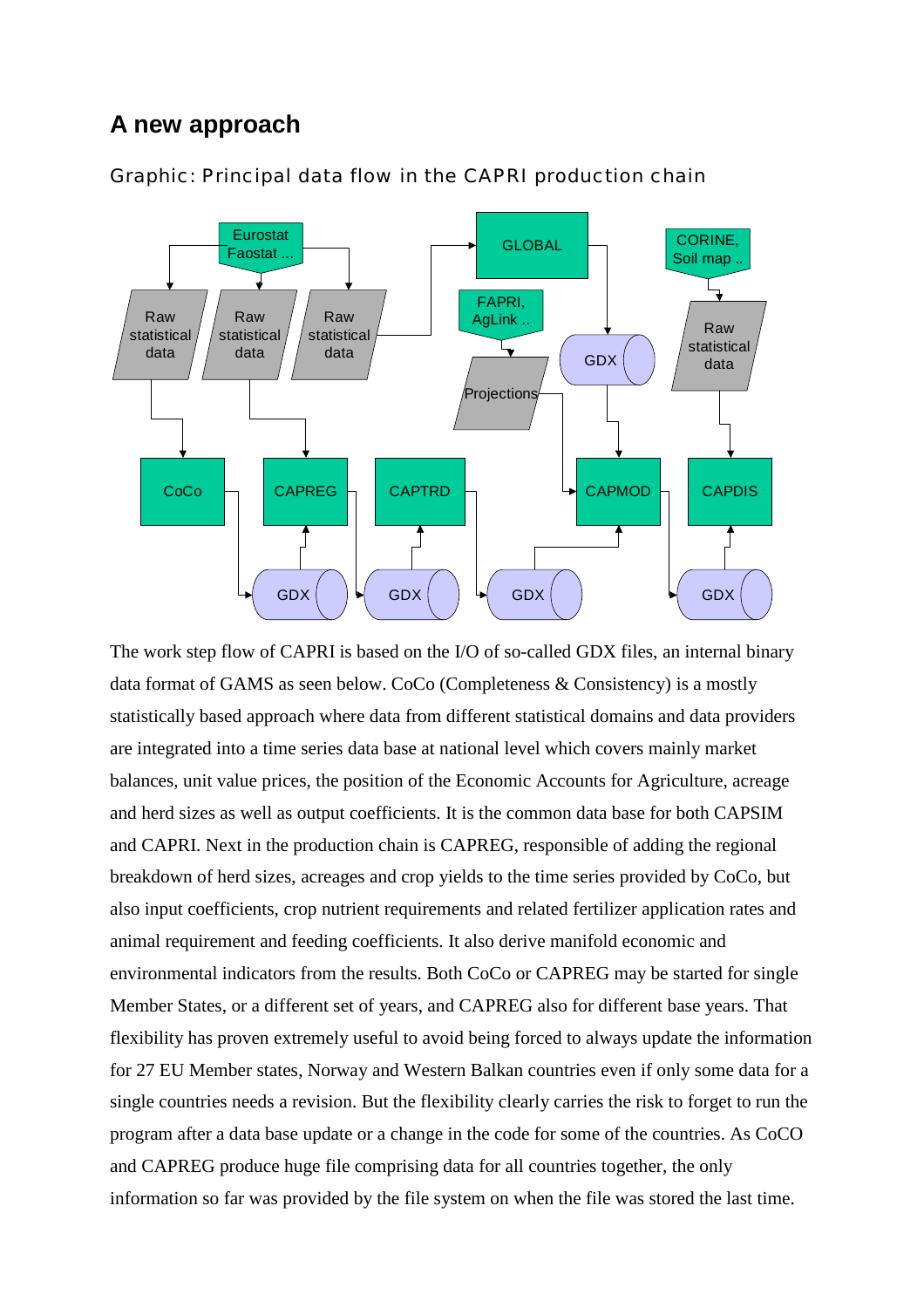The regional and national time series from CAPREG enter the projection engine CAPTRD, where they together with projections from other studies and experts feed into a set of mutually consistent data on market balances, acreages and herd sizes, yields and other output coefficients and feed coefficients for a future simulation year. As with CoCo and CAPREG, CAPTRD may be started for single countries, and at the NUTS 0 or NUTS II level.

A calibration of the simulation engine CAPMOD requires additional data for other parts of the world and bi-lateral trade flows in quantities and values, data which are processed by GLOBAL.

All these processes store the numerical results in GDX files, and consecutive steps read them from the GDX files as input. It seemed therefore most promising to introduce meta information in the GDX files themselves. The big advantage would be that shipping the data from one workstation to another or to and from the SVN server would also automatically move the meta information along. On top, the meta information could be also processed and viewed with regular GAMS tools as seen below.

The main challenge consists in the fact that meta information requires in some cases strings to pass information e.g. about the user. "Missing" the double precision numerical data stored in parameters in GAMS for meta data is therefore cumbersome. The GDX format allows however to store and load GAMS SETs which are collection of strings – a unique string to identify the set element and an attached long text. SETS in GAMS can be multi-dimensional and are therefore flexible enough to host the necessary meta information.

Meta data as a cross set in GDX file and viewed by the GAMS IDE

| <b>1996</b> gamside: C:\capri\gams\cge.gpr - [T:\britz\CAPRI\dat\capreg\regio.gdx] |                                                          |                                                       |                                                                                                               |
|------------------------------------------------------------------------------------|----------------------------------------------------------|-------------------------------------------------------|---------------------------------------------------------------------------------------------------------------|
| <b>IDE</b> File Edit Search Windows Utilities Help Model library                   |                                                          |                                                       |                                                                                                               |
| $\mathbf{B} \times \mathbf{C}$ TERRES                                              | $\Box$ a $\oplus$ b                                      |                                                       |                                                                                                               |
| regio.gdx                                                                          |                                                          |                                                       |                                                                                                               |
| Entry Symbol Type Dim Nr Elem                                                      | <b>META</b>                                              |                                                       |                                                                                                               |
| 2 META Set<br>312                                                                  | <b>BL000000</b>                                          |                                                       |                                                                                                               |
| 1 REGIO Par<br>4 568,465                                                           | DK000000                                                 |                                                       |                                                                                                               |
|                                                                                    | <b>DE000000</b>                                          |                                                       |                                                                                                               |
|                                                                                    | EL000000                                                 |                                                       |                                                                                                               |
|                                                                                    | Build regional database REGIO database Title of data set |                                                       | "REGIO domain"                                                                                                |
|                                                                                    |                                                          | Date of version                                       | "2006-12-05 11:05:59"                                                                                         |
|                                                                                    |                                                          | Abstract                                              | "NUTS II data on land use, crop areas and yields, herd sizes and selected general data as population and GDP" |
|                                                                                    |                                                          | Topic category                                        | "AGRICULTURE"                                                                                                 |
|                                                                                    |                                                          | Key words                                             | 'Land use, crop areas, herd sizes, vields"                                                                    |
|                                                                                    |                                                          | Temporal coverage                                     | "1975 - 2004"                                                                                                 |
|                                                                                    |                                                          | Language within the data set                          | "ENGLISH"                                                                                                     |
|                                                                                    |                                                          | Name of exchange format                               | "GDX"                                                                                                         |
|                                                                                    |                                                          | Geographic coverage by name                           | "EU at NUTS II level"                                                                                         |
|                                                                                    |                                                          | Name of originator organisation "EUROSTAT"            |                                                                                                               |
|                                                                                    |                                                          | Name of processor organisation "ZINTL, EUROCARE BONN" |                                                                                                               |
|                                                                                    |                                                          | Description of process step                           | "RAW STATISTICAL DATA"                                                                                        |

In order to generate the meta information in a uniform standard and to ensure that it is passed to the programs, it is generated automatically by the CAPRI GUI before a GAMS process is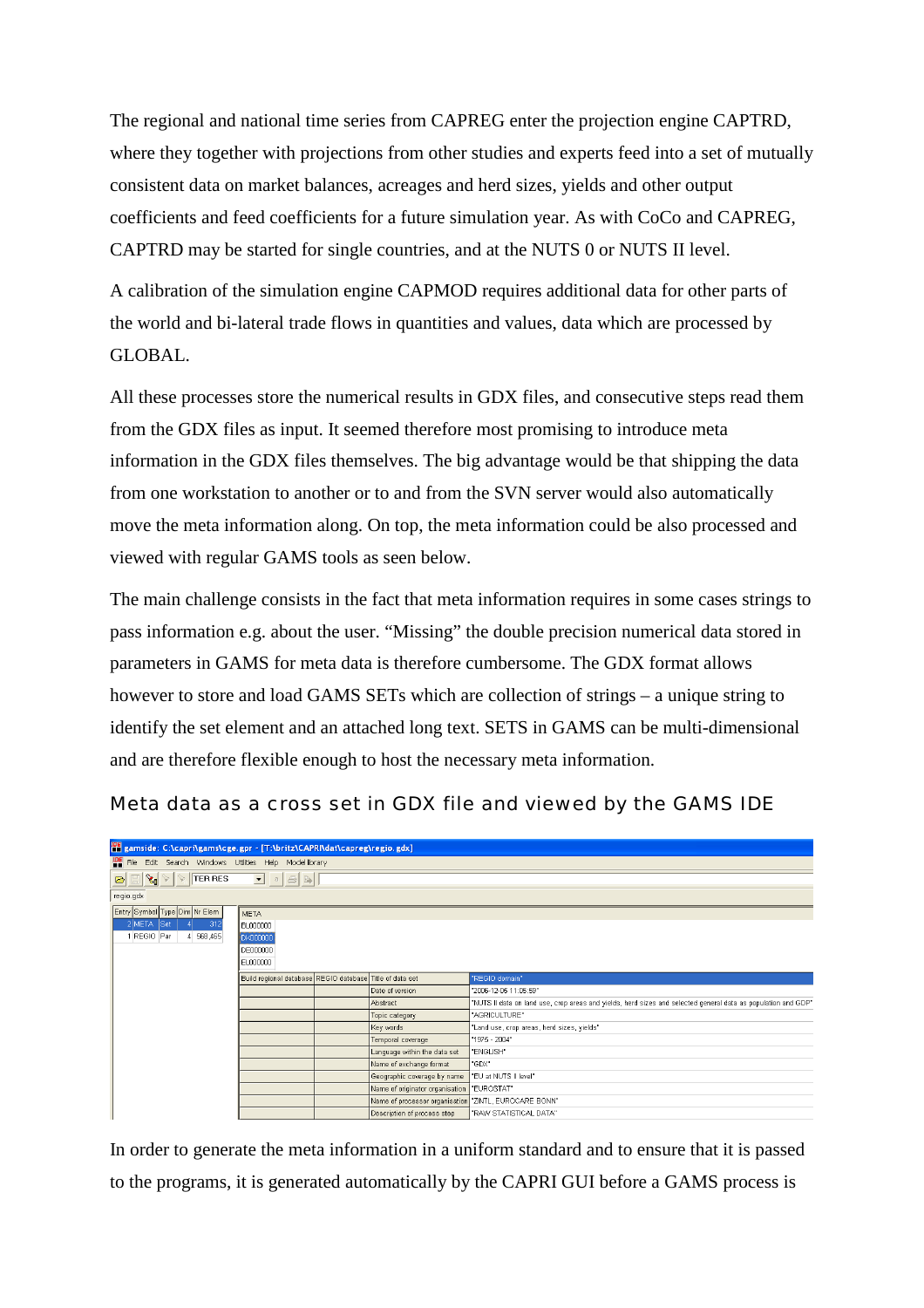called, or in case where data sets so far had been generated by other means, the meta information had been added manually. It is therefore even more important then in the past that users use the GUI to run work steps in the production chain, as otherwise, the meta information will most probably not correctly updated. The example below shows the information passed in the current prototype solution.

Example of meta information stored in a GAMS set

| SET META / |  |                                                                       |  |                                                                                                                                      |
|------------|--|-----------------------------------------------------------------------|--|--------------------------------------------------------------------------------------------------------------------------------------|
|            |  |                                                                       |  | DK000000. Build regional database'. Build regional database'. TITLE OF DATA SET' Build regional database CAPREG                      |
|            |  |                                                                       |  | DK000000. Build regional database . Build regional database . WORKSTEP<br>Build database                                             |
|            |  | DK000000. Build regional database'. Build regional database'. KEY     |  | CAPREG                                                                                                                               |
|            |  |                                                                       |  | DK000000. Build regional database'. Build regional database'. NAME OF PROCESSOR ORGANISATION' Britz                                  |
|            |  |                                                                       |  | DK000000. 'Build regional database'. 'Build regional database'. 'TEMPORAL COUERAGE' 1984 - 2004                                      |
|            |  |                                                                       |  | DK000000. Build regional database', Build regional database', DATE OF UERSION' 2008-04-29 15:39:22                                   |
|            |  |                                                                       |  | DK000000. Build regional database '. Build regional database '. BASEYEAR                                                             |
|            |  | DK000000. Build regional database'. Build regional database'. SIMYEAR |  |                                                                                                                                      |
|            |  |                                                                       |  | DK000000. Build regional database'. Build regional database'. MODEL SWITCHES                                                         |
|            |  |                                                                       |  | DK000000. Build regional database'. Build regional database'. MEMBER STATES DK                                                       |
|            |  |                                                                       |  | "DK000000. 'Build regional database'. 'Build regional database'. 'LANGUAGE WITHIN THE DATA SET<br><b>ENGLISH</b>                     |
|            |  |                                                                       |  | DK000000. Build regional database'. Build regional database'. NAME OF EXCHANGE FORMAT'<br>GDX                                        |
|            |  |                                                                       |  | DK000000. Build regional database : Build regional database : NAME OF OWNER ORGANISATION<br>CAPRI network                            |
|            |  |                                                                       |  | DK000000. Build regional database'. Build regional database'. NAME OF ORIGINATOR ORGANISATION'<br>CAPRI network                      |
|            |  |                                                                       |  | DK000000. Build regional database . Build regional database . DESCRIPTION OF PROCESS STEP 'Build database. Build regional database ' |
|            |  |                                                                       |  | DK000000. Build regional database'. Build regional database'. GEOGRAPHIC COUERAGE BY NAME' DK                                        |
|            |  |                                                                       |  |                                                                                                                                      |

The information comprises in a such set can be stored in a GDX file, preserving the long texts shown in the right hand side, and loaded into a GAMS program or, via a library, accessed by higher programming languages.

In the production chain, each program will load along with the numerical data provided by upstream work steps the meta information linked to it, and add its own. In a simulation result set, it is therefore possible to check when and by whom the national time series from CoCo had been generated etc. When information from the SVN server about the version of the underlying code is integrated as well, such an approach will greatly improve the transparency in the CAPRI production chain, and increase the confidence when comparing policy experiments.

## **Meta data standard implemented**

Hazeu et.al. 2006 proposed a specific set of meta data to be commonly implemented in the SEAMLESS and SENSOR integrated projects, and some major data bases both from EUROSTAT as well as CAPREG and COCO outcomes were documented according that proposal. The basic set proposed comprises the following attributes:

**Issue Required Iso code** Title \* 15.24.360 **Metadata on metadata** *Point of contact:* Name of contact organisation \* 8.376 Name of contact person \* 8.375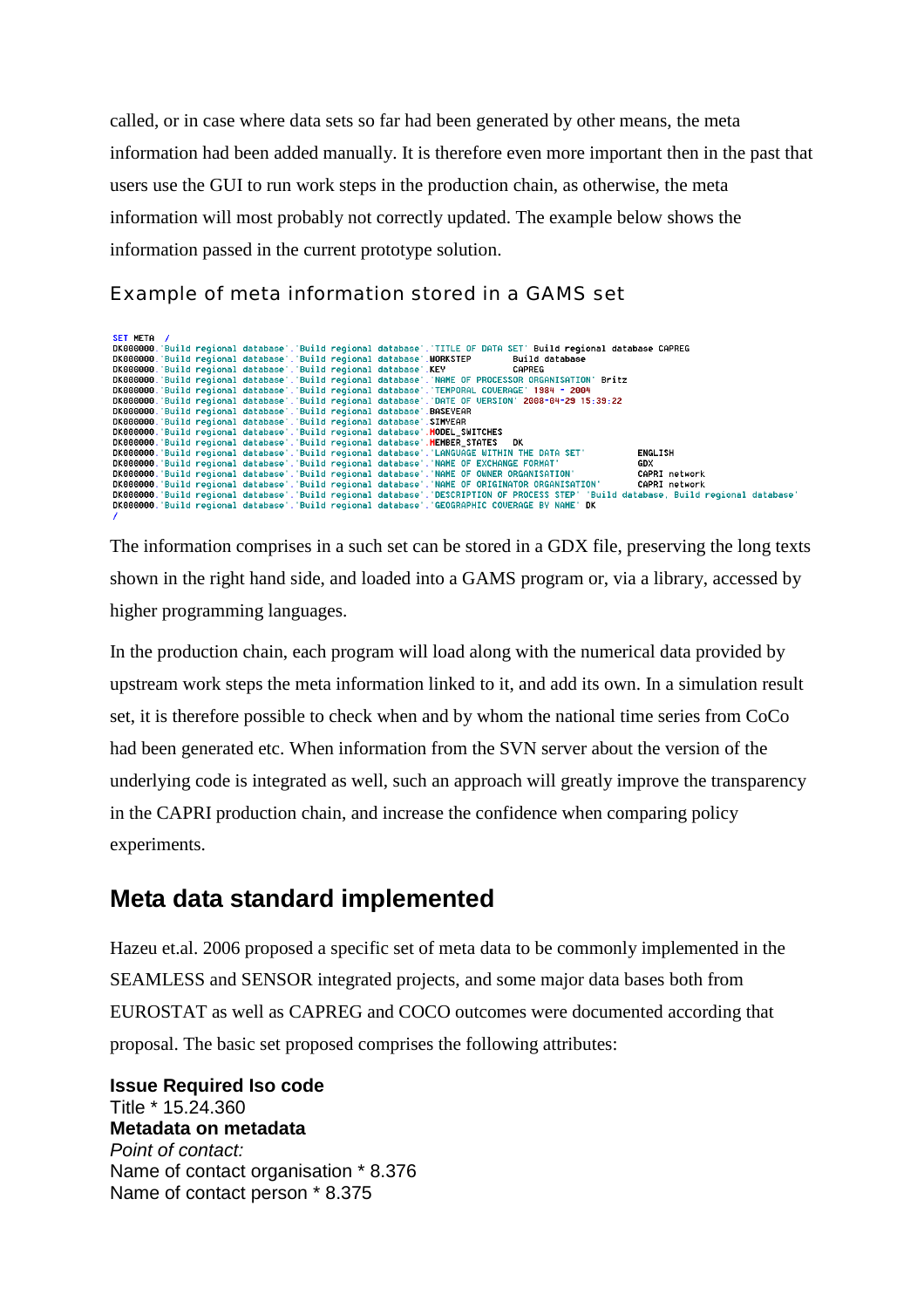Position of contact person 8.377 Role of organisation 8.379 Address: Delivery point \* 8.378.389.381 Address: City \* 8.378.389.382 Address: Province, state \* 8.378.389.383 Address: Postal code \* 8.378.389.384 Address: Country \* 8.378.389.385 Address: E-mail \* 8.378.389.386 Weblink \* Last modified \* 9 Name of standard 10 Version of standard 11 **Data set identification:** Title of the data set \* 15.24.360 Alternative title \* 15.24.361 Abstract \* 15.25 Keywords \* 15.33.53 Topic category \* 15.41 Temporal coverage \* Version of data set \* 15.24.363 Date of version \* 15.24.362.394 **Reference system:** Name of reference system (\*) 13.196.207 Datum name (\*) 13.192.207 *Ellipsoid:* Name of ellipsoid (\*) 13.191.207 Semi-major axis (\*) 13.193.202 Axis units (\*) 13.193.203 Flattering ratio (\*) 13.193.204 *Projection:* Name of projection (\*) 13.190.207 Standard parallel (\*) 13.194.217 Longitude of central meridian (\*) 13.194.218 Latitude of projection origin (\*) 13.194.219 False easting (\*) 13.194.220 False northing (\*) 13.194.221 False easting northing units (\*) 13.194.222 Scale factor at equator (\*) 13.194.223 Longitude of projection centre (\*) 13.194.224 Latitude of projection centre (\*) 13.194.225 **Distribution information:** *Owner:* Name of owner organisation \* 15.29.376 Name of contact person 15.29.375 Position of contact person 15.29.377 Role of owner organisation 15.29.379 Address: Delivery point 15.29.378.389.381 Address: City 15.29.378.389.382 Address: Province, state 15.29.378.389.383 Address: Postal code 15.29.378.389.384 Address: Country 15.29.378.389.385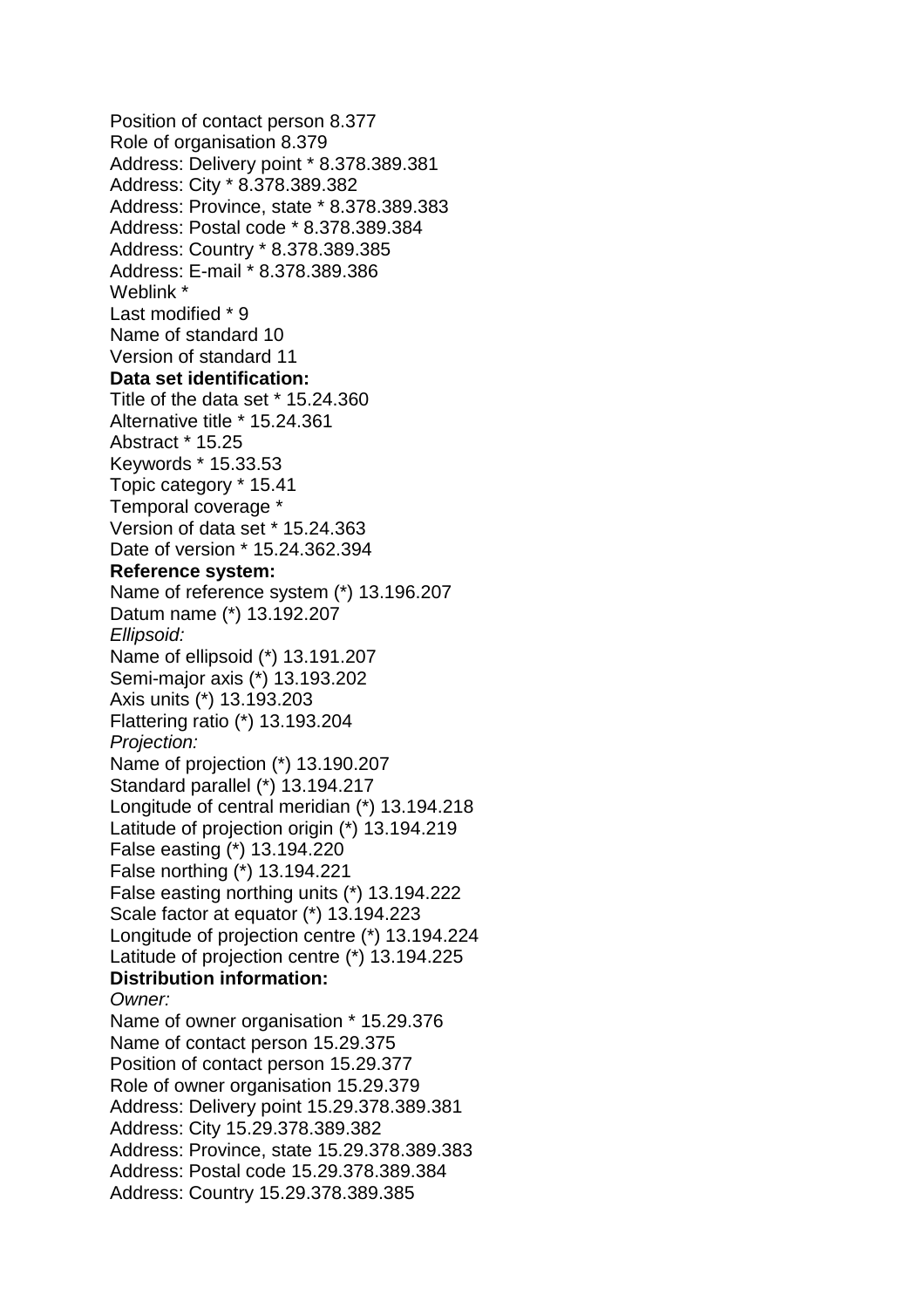Address: E-mail 15.29.378.389.386 *Originator:* Name of originator organisation 15.29.376 Name of contact person Position of contact person Role of originator organisation Address: Delivery point Address: City Address: Province, state Address: Postal code Address: Country Address: E-mail *Processor:* Name of processor organisation Name of contact person Position of contact person Role of processor organisation Address: Delivery point Address: City Address: Province, state Address: Postal code Address: Country Address: E-mail *Distributor:* Name of distributor organisation Name of contact person Position of contact person Role in distributor organisation Address: Delivery point Address: City Address: Province, state Address: Postal code Address: Country Address: E-mail On-line delivery *Access rights:* Type of constraint 20.70 Description of restriction 20.72 **Other information:** Language within the data set \* 15.39 *Exchange format:* Name of exchange format \* 15.32.285 Version of exchange format \* 15.32.286 Methodology description: 18.81.83 Link to methodological report Changes since last version *Process steps:* Description of process steps 18.81.84.87 Resource name 18.81.84.91.360 Resource date 18.81.84.91.362 Scale \* 15.38.60.57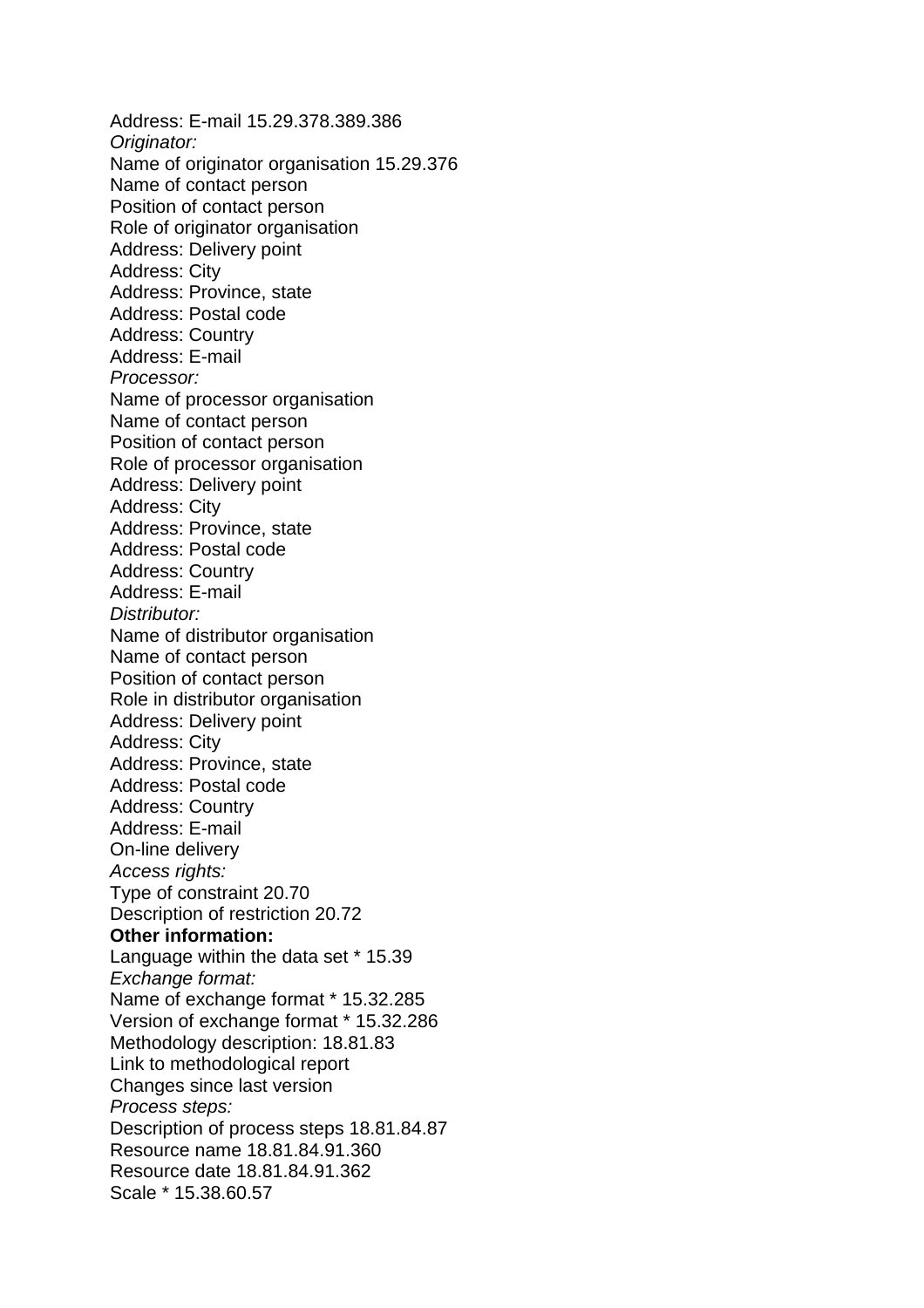Geographic accuracy 15.38.60.57 *Geographic box:* 15.38.61 West bound longitude (\*) 15.45.336.344 East bound longitude (\*) 15.45.336.345 South bound latitude (\*) 15.45.336.346 North bound latitude (\*) 15.45.336.347 Geographic coverage by name \* List of attributes Data type (vector / raster)

It is quite clear that for the majority of the data sources handled by CAPRI and the generated

data sets, many of the proposed attributes are not relevant, especially those needed for

georeferenced data sets (everything under reference system, many items under other

information). Equally, implementation of metadata on metadata may at current stage be less

important. Therefore, the following standard attributes were selected:

Title of the data set \* 15.24.360 Abstract \* 15.25 Keywords \* 15.33.53 Topic category \* 15.41 Temporal coverage \* Date of version \* 15.24.362.394 Name of owner organisation \* 15.29.376 Name of originator organisation 15.29.376 Name of distributor organisation Description of process steps 18.81.84.87 Language within the data set \* 15.39 Name of exchange format \* 15.32.285

Further elements may be added where thought necessary. That standard set is handled explicitly by the programs, in the sense that e.g. meta data referring to data for countries not

comprised in a scenario run are deleted.

### **Technical implementation**

The technical implementation relates to three questions:

- 1. Introduction of meta data in the different data files to document ingoing data of various origins (raw statistical data, estimations etc.)
- 2. Introduction of meta data for data sets generated by GAMS programs started via the GUI.
- 3. Handling of meta data inside the GAMS code, and later during exploitation.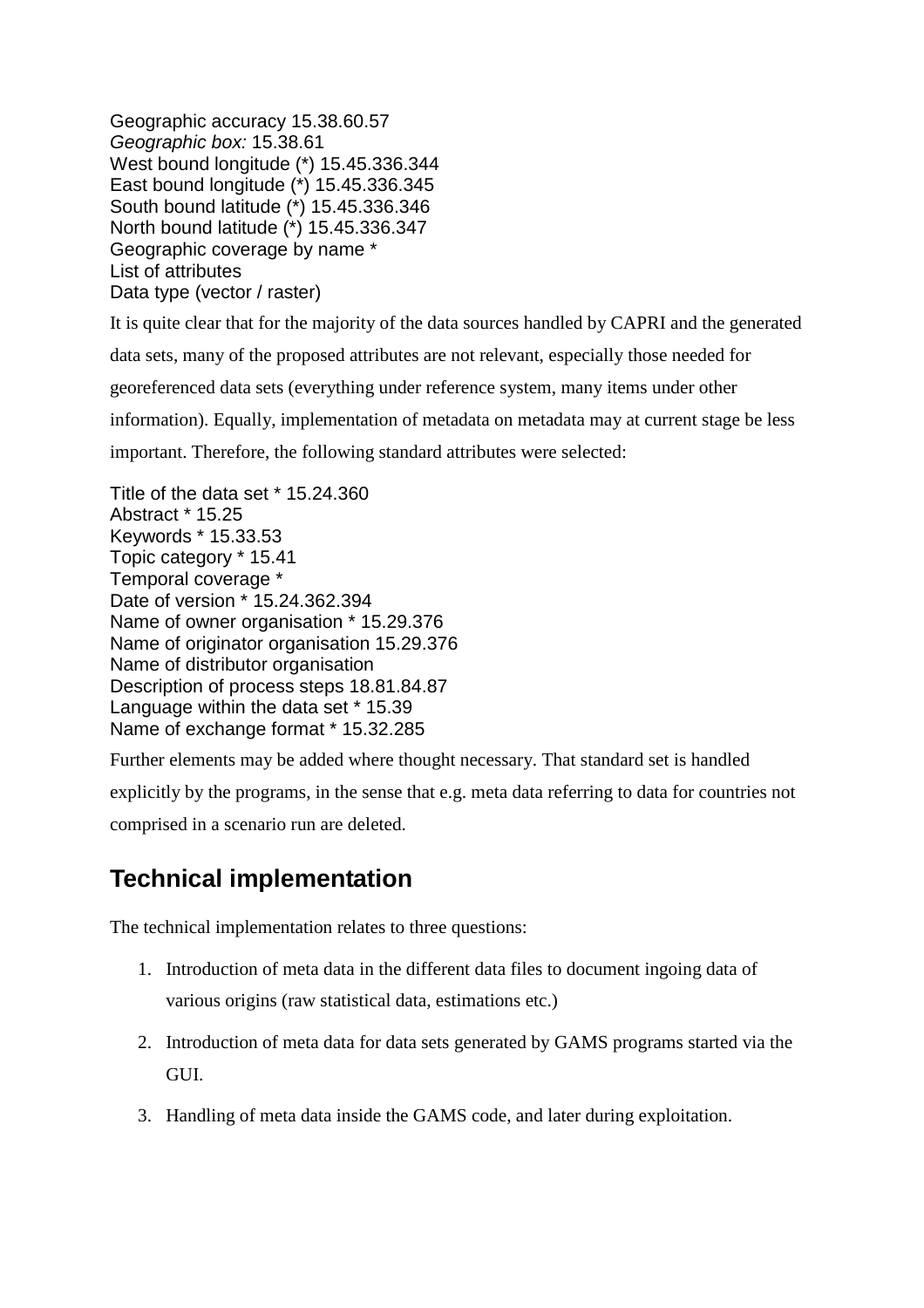### *Introduction of meta data into data files*

In that case, the information must be edited by hand. The following code fragment shows an example for the REGIO data base from EUROSTAT:

|   | SET HETA /                                                                                     |                                                                                                               |
|---|------------------------------------------------------------------------------------------------|---------------------------------------------------------------------------------------------------------------|
|   | (SET.HS EU15).'Build regional database'.'REGIO database'.'NAME OF EXCHANGE FORMAT'             | GDX                                                                                                           |
|   | (SET.MS EU15). Build regional database'. REGIO database'. TITLE OF DATH SET'                   | 'REGIO donain'                                                                                                |
|   | (SET.MS EU15). Build regional database'. REGIO database'. 'ABSTRACT'                           | "NUTS II data on land use, crop areas and yields, herd sizes and selected general data as population and GDP" |
|   | (SET.MS EU15). 'Build regional database'. 'REGIO database'. 'TOPIC CATEGORY'                   | "AGRICULTURE"                                                                                                 |
|   | (SET.MS EU15). Build regional database'. REGIO database'. REY HORDS'                           | 'Land use, crop areas, herd sizes, yields'                                                                    |
|   | "(SET.MS EU15). 'Build regional database'. 'REGIO database'. 'NAME OF ORIGINATOR ORGANISATION' | EUROSTAT                                                                                                      |
|   | (SET.MS EU15). 'Build regional database'. 'REGIO database'. 'LANGUAGE HITHIN THE DATA SET'     | ENGL ISH                                                                                                      |
|   | (SET.MS EU15).'Build regional database'.'REGIO database'.'GEOGRAPHIC COVERAGE BY NAME'         | 'EU at NUTS II level'                                                                                         |
|   | (SET.MS EU15). 'Build regional database', 'REGIO database', 'TEMPORAL COVERAGE'                | $1975 - 2004$                                                                                                 |
|   | (SET.MS EU15).'Build regional database'.'REGIO database'.'DESCRIPTION OF PROCESS STEP'         | 'RAW STATISTICAL DATA'                                                                                        |
|   | "(SET.MS EU15). 'Build regional database'. 'REGIO database'. 'NAME OF PROCESSOR ORGANISATION'  | 'ZINTL, EUROCARE BONN'                                                                                        |
|   | (SET.MS EU15). Build regional database'. REGIO database'. 'DATE OF VERSION'                    | 2006-12-05 11:05:59                                                                                           |
| . |                                                                                                |                                                                                                               |

An important feature in that respect that the possibility to generate longtexts simultaneously for vectors of codes (in the example the SET.MS\_EU15), renders the statement rather compact.

However, manal editing is always a both cumbersome and error prone process. It is therefore advisable to rapidly implement conversion routines from raw statistical data into GAMS code in JAVA, to integrate them in the GUI and to introduce the meta data automatically into the data files. However, there will always be a number of files (e.g. data from ESIM, FAPRI, from the international fertilizer association etc.) where meta data need to be added manually. But once all files had been documented once, updating of the meta data is relatively straightforward.

#### *Introduction of meta data for generated data sets*

The technical implementation is based in the general approach in CAPRI. The JAVA based GUI will based along with other steering information the meta information about the run in GAMS format to a work step as shown above. The necessary information are collected from user input.

| SET META / |  |  |                                                                                                                                      |
|------------|--|--|--------------------------------------------------------------------------------------------------------------------------------------|
|            |  |  | DK000000. Build regional database'. Build regional database'. TITLE OF DATA SET' Build regional database CAPREG                      |
|            |  |  | DK000000. Build regional database . Build regional database .WORKSTEP<br>Build database                                              |
|            |  |  | DK000000. Build regional database . Build regional database . KEY<br>CAPREG                                                          |
|            |  |  | DK000000. Build regional database'. Build regional database'. NAME OF PROCESSOR ORGANISATION' Britz                                  |
|            |  |  | DK000000. 'Build regional database'. 'Build regional database'. 'TEMPORAL COUERAGE' 1984 - 2004                                      |
|            |  |  | DK000000. 'Build regional database'. 'Build regional database'. 'DATE OF UERSION' 2008-04-29 15:39:22                                |
|            |  |  | DK000000. Build regional database . Build regional database . BASEYEAR                                                               |
|            |  |  | DK000000. Build regional database'. Build regional database'. SIMYEAR                                                                |
|            |  |  | DK000000. Build regional database'. Build regional database'. MODEL_SWITCHES                                                         |
|            |  |  | DK000000. Build regional database'. Build regional database'. MEMBER STATES DK                                                       |
|            |  |  | "DK000000. 'Build regional database'. 'Build regional database'. 'LANGUAGE WITHIN THE DATA SET<br><b>ENGLISH</b>                     |
|            |  |  | DK000000. Build regional database . Build regional database . NAME OF EXCHANGE FORMAT<br>GDX                                         |
|            |  |  | DK000000. Build regional database : Build regional database : NAME OF OWNER ORGANISATION<br>CAPRI network                            |
|            |  |  | DK000000. Build reqional database'. Build reqional database'. NAME OF ORIGINATOR ORGANISATION'<br>CAPRI network                      |
|            |  |  | DK000000. Build regional database'. Build regional database'. DESCRIPTION OF PROCESS STEP' 'Build database, Build regional database' |
|            |  |  | DK000000. Build regional database'. Build regional database'. GEOGRAPHIC COUERAGE BY NAME' DK                                        |
|            |  |  |                                                                                                                                      |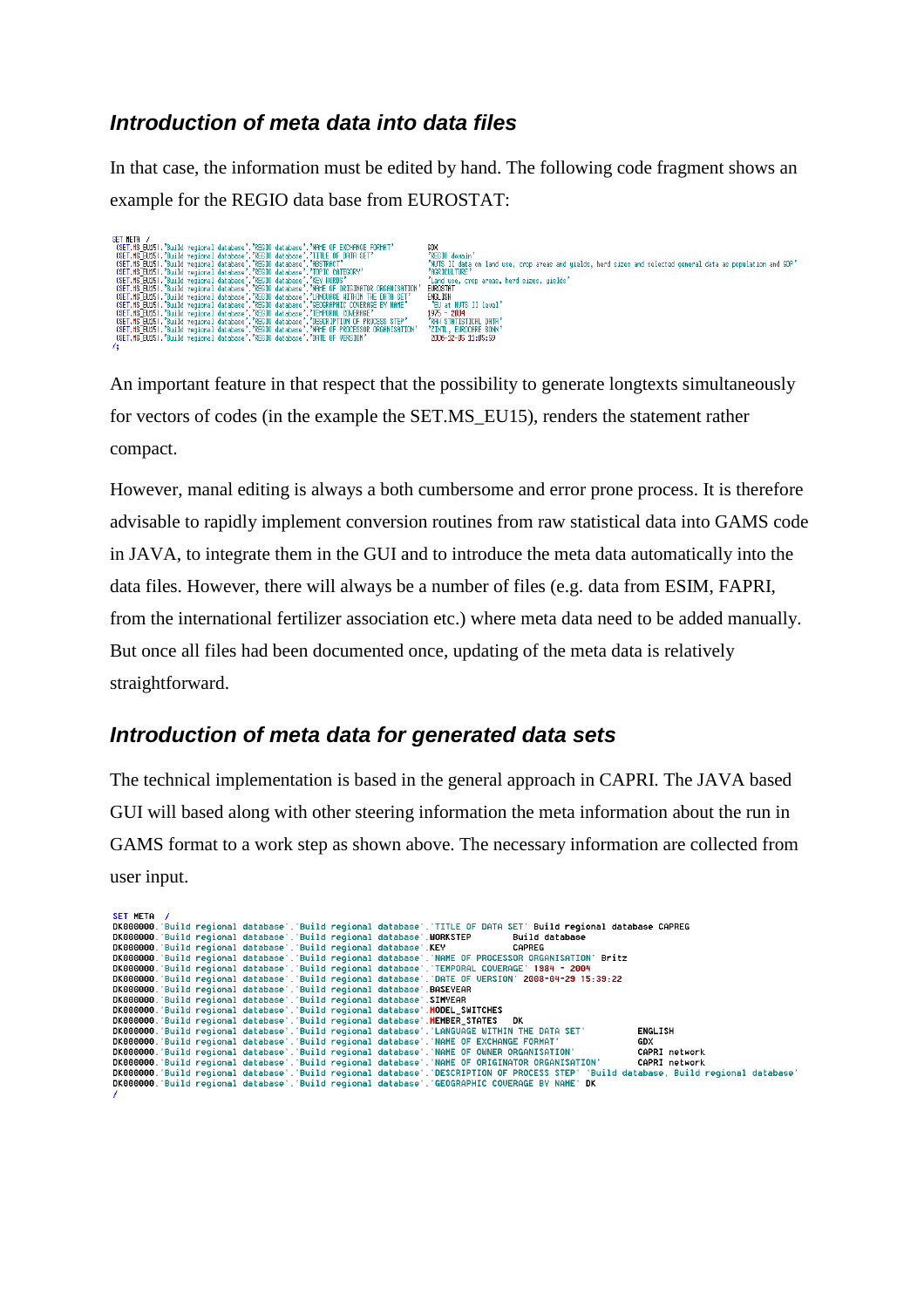### *Handling of meta data in GAMS*

The work steps will first load the existing meta information from previous work step at compile as shown below. That is necessary to allow redefinition based on the "\$ONMULTI" settings to stepwise append further information to the META data set. In order to allow that new meta data overwrite existing one from previous runs, the meta data from older runs need to be loaded first before new meta data is introduced.

Code fragment showing how to load meta data from a GDX file at compile time

```
$if not exist "..\results\capreg\res_%BAS%_.gdx" $goto after
        ..\results\capreq\res_%BAS%.qdx"
$qdxin '
$load meta
Sadxin
$label after
```
Further statement in the code introduce then meta data about the current run (loaded via the generated GAMS code in files a forreg.gms or fortran.gms), and in different data file. At the end of the programs, typically three statements will refer to meta data:

1. Storage of the meta data in the GDX data file together with the numerical values.

execute\_unload "..\results\capreg\res\_%BAS%.gdx" DATA2,RALL,COLS,ROWS,META;

2. Temporary output of the meta data at compile time to allow the user to view meta data of the different data sets processed by the program before actual program execution. The temporary file will be deleted before program execution, and after the compile step, a dialogs allows the user to load the meta into the tabular viewer.

```
\star--- put meta data in temp. file to be loaded by GUI on demand
ag.
$GDXOUT meta.gdx
SUNLOAD META
SGDXOUT
```
T.

3. Output of the meta data in the temporary file to check the results directly after program execution, i.e. at run time, as above.

execute\_unload "meta.gdx" META;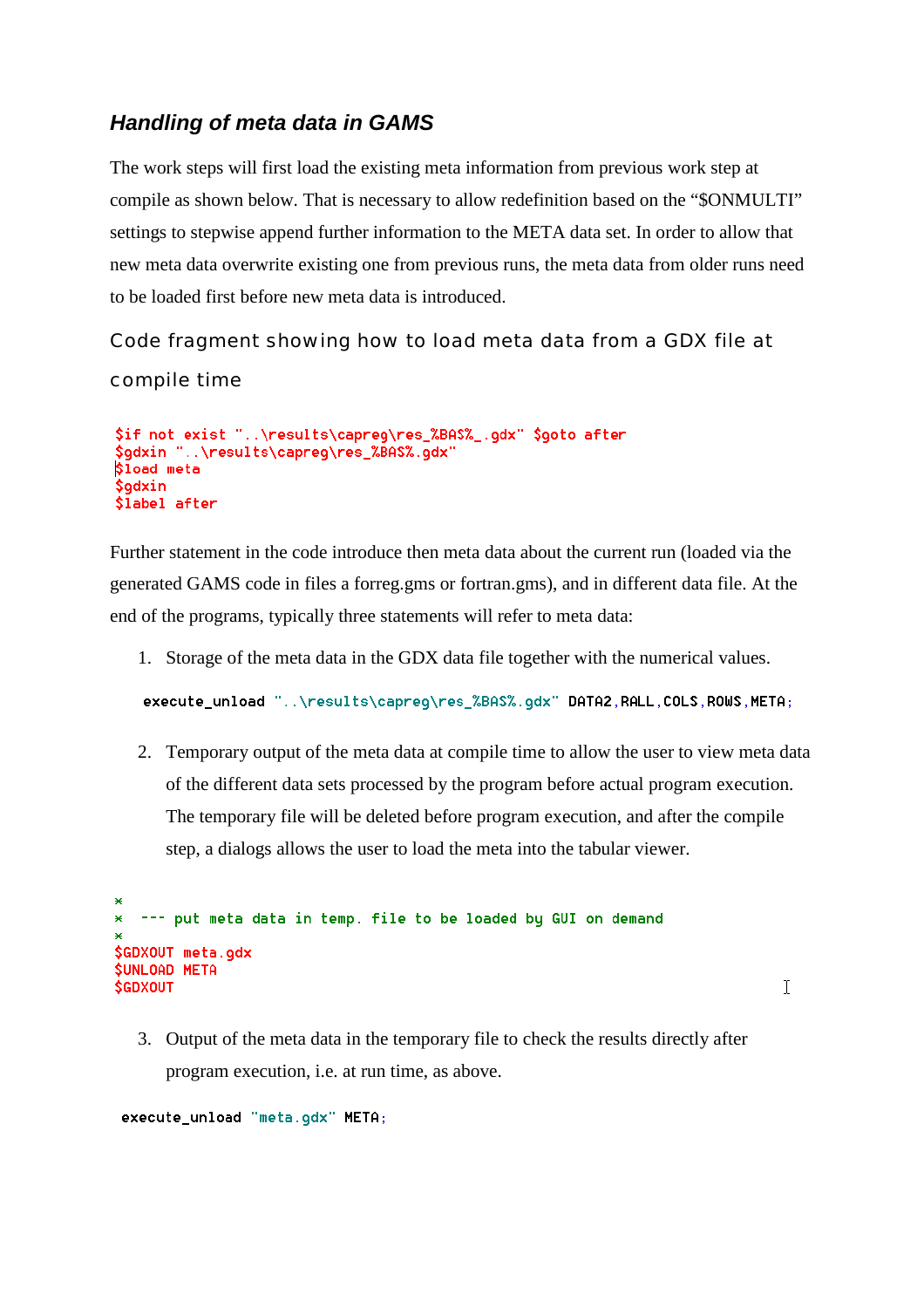### *Check of meta data after a compile*

| <b>S</b> CAPRI [T:\britz\CAPRI\gams] |                                                                            | <b>コヨ×</b>                                                |
|--------------------------------------|----------------------------------------------------------------------------|-----------------------------------------------------------|
| File Options                         |                                                                            |                                                           |
| Work step selection                  | Input area                                                                 |                                                           |
| <b>O</b> Build database              | <b>First year</b>                                                          | 1984                                                      |
| ◯ Generate baseline                  | <b>Base year</b>                                                           | 2002                                                      |
| ◯ Edit simulation                    | Last year                                                                  | 2004                                                      |
|                                      |                                                                            | BL (Belgium & Luxembourg)                                 |
| Run simulation                       | <b>Member States</b>                                                       | DK (Denmark)                                              |
| Exploit data base results            |                                                                            | DE (Germany)                                              |
| ◯ Exploit base line results          |                                                                            |                                                           |
| ◯ Exploit scenario results           |                                                                            |                                                           |
| ◯ Exploit gdx files                  |                                                                            |                                                           |
| ◯ Delete scenario results            |                                                                            |                                                           |
|                                      |                                                                            |                                                           |
|                                      |                                                                            | stop<br>test<br>run                                       |
| Data task selection                  | Log output from GAMS - inactive-                                           |                                                           |
| Prepare national database            | --- util/title.gms(2) 13 Mb                                                |                                                           |
| Finish national database             | --- .aggreg_res.gms(196) 13 Mb                                             |                                                           |
|                                      | $---$ util/title.gms (2) 13 Mb                                             | <b>Confirmation required</b>                              |
| <b>Build regional database</b>       | $---$ .aggreg_res.gms (206) 13 Mb                                          |                                                           |
| Build farm types                     | $---$ util/title.gms (2) 13 Mb                                             | $\frac{2}{2}$<br>Show table with meta data from last run? |
| Build global database                | $---$ .aggreg res.gms (213) 13 Mb                                          |                                                           |
| <b>Build HSMU database</b>           | $---$ util/title.gms (2) 13 Mb                                             | Abbrechen<br>OK                                           |
|                                      | $---$ .aqqreq res.qms (222) 13 Mb                                          |                                                           |
|                                      | $---$ util/title.qms(2) 13 Mb                                              |                                                           |
|                                      | --- .aggreg_res.gms(262) 13 Mb<br>a management of the company of the state |                                                           |

At the end of the run, the JAVA GUI checks if the file "meta.gdx" had been generated. If that is the case, it queries the user if he wants to load the meta information. In the latter case, the meta data are loaded in the tabular viewer.

|                                            |                                                                   | CAPRI [T:\britz\CAPRI\gams]              |                                                       |                 |                       |                                 |                             |                                 |                                              |                               |                                         |               |                                                    |                                       |
|--------------------------------------------|-------------------------------------------------------------------|------------------------------------------|-------------------------------------------------------|-----------------|-----------------------|---------------------------------|-----------------------------|---------------------------------|----------------------------------------------|-------------------------------|-----------------------------------------|---------------|----------------------------------------------------|---------------------------------------|
|                                            | File Options                                                      |                                          |                                                       |                 |                       |                                 |                             |                                 |                                              |                               |                                         |               |                                                    |                                       |
|                                            | View Handling Windows                                             |                                          |                                                       |                 |                       |                                 |                             |                                 |                                              |                               |                                         |               |                                                    |                                       |
|                                            | Meta information loaded and generated from test run [Data View 1] |                                          |                                                       |                 |                       |                                 |                             |                                 |                                              |                               |                                         |               |                                                    |                                       |
|                                            | Member States<br>中子ターで<br><b>DK000000</b>                         |                                          |                                                       |                 |                       |                                 |                             |                                 |                                              |                               |                                         |               |                                                    |                                       |
| ٠<br>$\begin{array}{c} \hline \end{array}$ | E ><br>圓                                                          | Title of data set                        | <b>Date of version</b>                                | <b>Abstract</b> | <b>Topic category</b> | <b>Key words</b>                | <b>Temporal</b><br>coverage | Language within<br>the data set | <b>Hame of exchange Geographic</b><br>format | coverage by name organisation | <b>Hame of originator Hame of owner</b> | organisation  | <b>Name of</b><br><b>processor</b><br>organisation | <b>Description of</b><br>process step |
| <b>Build</b><br>regional<br>databas        | Build<br>regional<br>database                                     | Build regional datab 2008-04-29 20:23:22 |                                                       |                 |                       |                                 | 1984 - 2004                 | ENGLISH                         | GDX                                          | DK.                           | CAPRI network                           | CAPRI network | Britz                                              | Build database, Buil.                 |
| l e                                        | <b>REGIO</b><br>database                                          | REGIO domain                             | 2006-12-05 11:05:59 NUTS II data on land  AGRICULTURE |                 |                       | Land use, crop area 1975 - 2004 |                             | <b>ENGLISH</b>                  | GDX                                          | EU at NUTS II level           | <b>EUROSTAT</b>                         |               | ZINTL, EUROCARE  RAW STATISTICAL                   |                                       |

The user may now control in detail what data had been processed by the program. Currently, in CAPREG, solely the REGIO data are documented by meta data, further data sets as the Standard Gross Margins, the fertilizer data etc. should follow soon.

### *Exploitation of meta data in the GUI*

The screenshot below shows the expanded GUI where now meta data can be queried as well. Once the user presses "Exploit meta information", the long texts from the cross-set "META" are loaded from the GDX-files into a table and shown to the user, as seen below. The underlying java classes are a slightly expanded of the earlier version. As a by-product, CAPRI's GDX viewer loads now also SETs into a tabular view.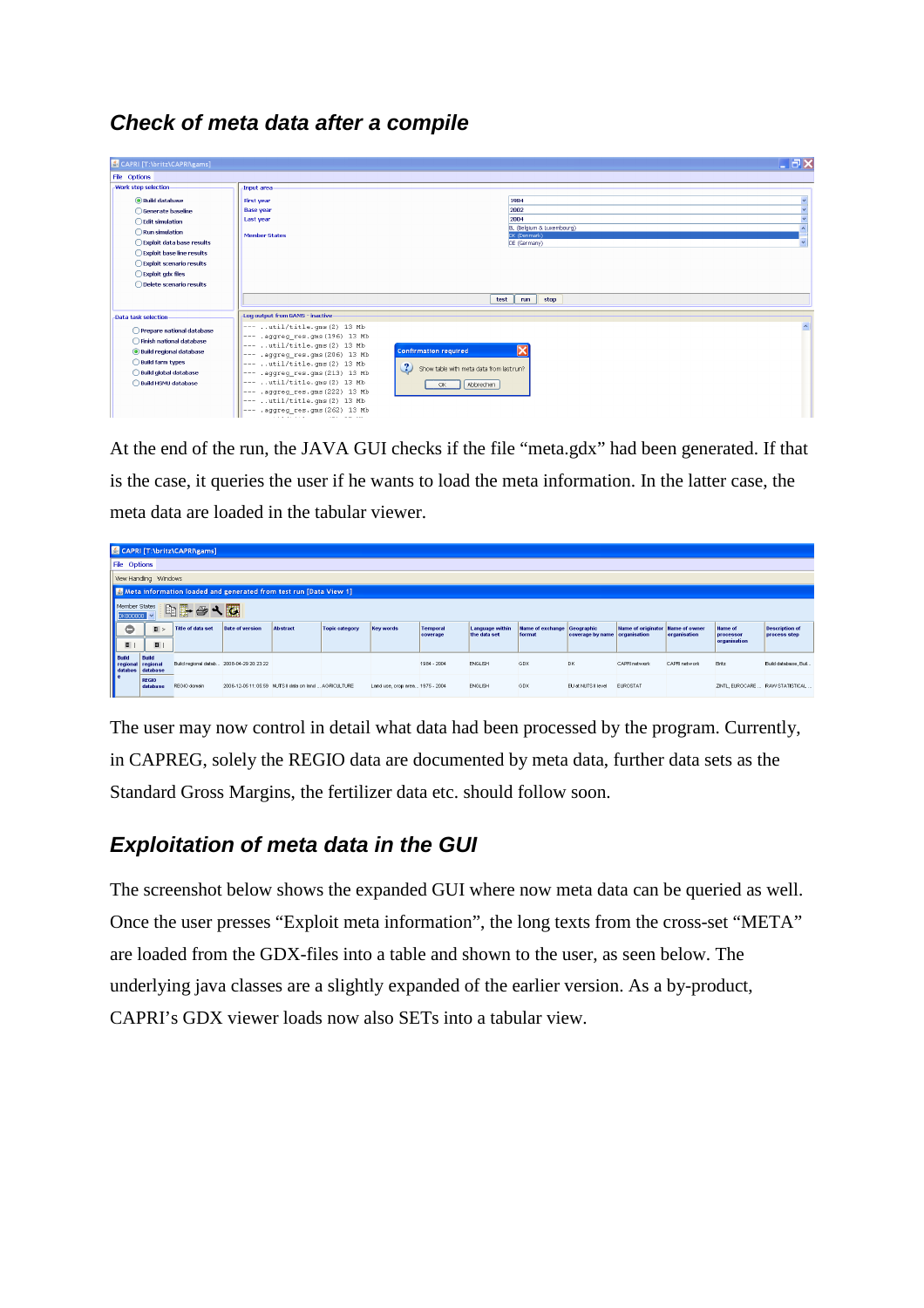The new GUI with exploitation possibilities for meta data

| File Options                 |                                                                              |                                                                        |                |                                           |                                 |                 |                     |
|------------------------------|------------------------------------------------------------------------------|------------------------------------------------------------------------|----------------|-------------------------------------------|---------------------------------|-----------------|---------------------|
|                              |                                                                              |                                                                        |                |                                           |                                 |                 |                     |
| <b>Work step selection</b>   | <b>Workstep information</b>                                                  |                                                                        |                |                                           |                                 |                 |                     |
| ◯ Build database             |                                                                              | #<br>Date                                                              | Workstep       | <b>Task</b>                               |                                 | Key             | <b>Description</b>  |
| ◯ Generate baseline          |                                                                              | 21.03.2006                                                             |                | Build database<br>Build national database |                                 | coco            | ۸                   |
|                              |                                                                              | 21.03.2006                                                             | Build database |                                           | Estimate consumer prices        | COCO            |                     |
| ◯ Edit simulation            |                                                                              | CAPREG<br>Build regional database<br>2<br>28.08.2006<br>Build database |                |                                           |                                 |                 |                     |
| Run simulation               | 7                                                                            | 31.08.2006                                                             |                | Generate baseline                         | Generate policy shifts          | POLSHIFT        |                     |
|                              | 6                                                                            | 03.09.2006                                                             |                | Generate baseline                         | Generate expost results         | <b>EXPOST</b>   |                     |
| Exploit data base results    |                                                                              | 11<br>04.09.2006                                                       | Run simulation |                                           | Run simulation                  | <b>BASELINE</b> | Fully iterated Base |
| ◯ Exploit base line results  |                                                                              | 04.09.2006<br>11                                                       | Run simulation |                                           | Run simulation                  | MTRAGD          | AGENDA 2000 pol     |
|                              |                                                                              | 11<br>04.09.2006                                                       | Run simulation |                                           | Run simulation                  | <b>MTRFDC</b>   | Full decoupling sc  |
| Exploit scenario results     |                                                                              | 11<br>04.09.2006                                                       | Run simulation |                                           | Run simulation                  | <b>WTOHRB</b>   | Harbinson propos.   |
| $\bigcirc$ Exploit gdx files |                                                                              | 11<br>05.09.2006                                                       | Run simulation |                                           | Run simulation                  | <b>BASELINE</b> | Fully iterated Base |
| ◯ Delete scenario results    |                                                                              | $\left\langle \right\rangle$                                           |                |                                           |                                 |                 |                     |
|                              | <b>Simulation year</b><br><b>Regional Break down</b><br><b>Member States</b> |                                                                        |                |                                           | 2013<br><b>Member States</b>    |                 |                     |
|                              |                                                                              |                                                                        |                |                                           |                                 |                 |                     |
|                              | <b>Scenarios</b><br>01GWPBUR                                                 |                                                                        |                |                                           |                                 |                 |                     |
|                              |                                                                              |                                                                        |                |                                           |                                 |                 |                     |
|                              |                                                                              |                                                                        |                |                                           |                                 |                 |                     |
|                              |                                                                              |                                                                        |                |                                           |                                 |                 |                     |
|                              |                                                                              |                                                                        |                |                                           |                                 |                 |                     |
|                              |                                                                              |                                                                        |                |                                           |                                 |                 |                     |
|                              |                                                                              |                                                                        |                |                                           | R                               |                 |                     |
|                              |                                                                              |                                                                        |                | <b>Exploit data</b>                       | <b>Exploit meta information</b> |                 |                     |

It may be astonishing to see that the meta information is four dimensional (member state, task, task, item), but that structure turned out as being useful. A three dimensional structure (member state, task, item) would in the table above report e.g. the generation date of the base year data from CAPREG used by the simulation run and the same information for the trends. It would however not reveal without loading in parallel meta information for the trends if the trends and the simulation run were based on the very same version of the CAPREG data. It was therefore judged necessary to use four dimensions.

Underlying is the ability of GAMS to copy also the long texts attached to a cross sets when copying it:

\$gdxin "..\results\capreg\res\_%BA\$%.gdx"<br>\$load meta \$gdxin<br>\$gdxin<br>META(MSINCL,META\_STEP, 

The above code fragment from CAPTRD shows how the meta data are loaded from the GDX file with the CAPREG base year data, and then are copied over to the CAPTRD column, and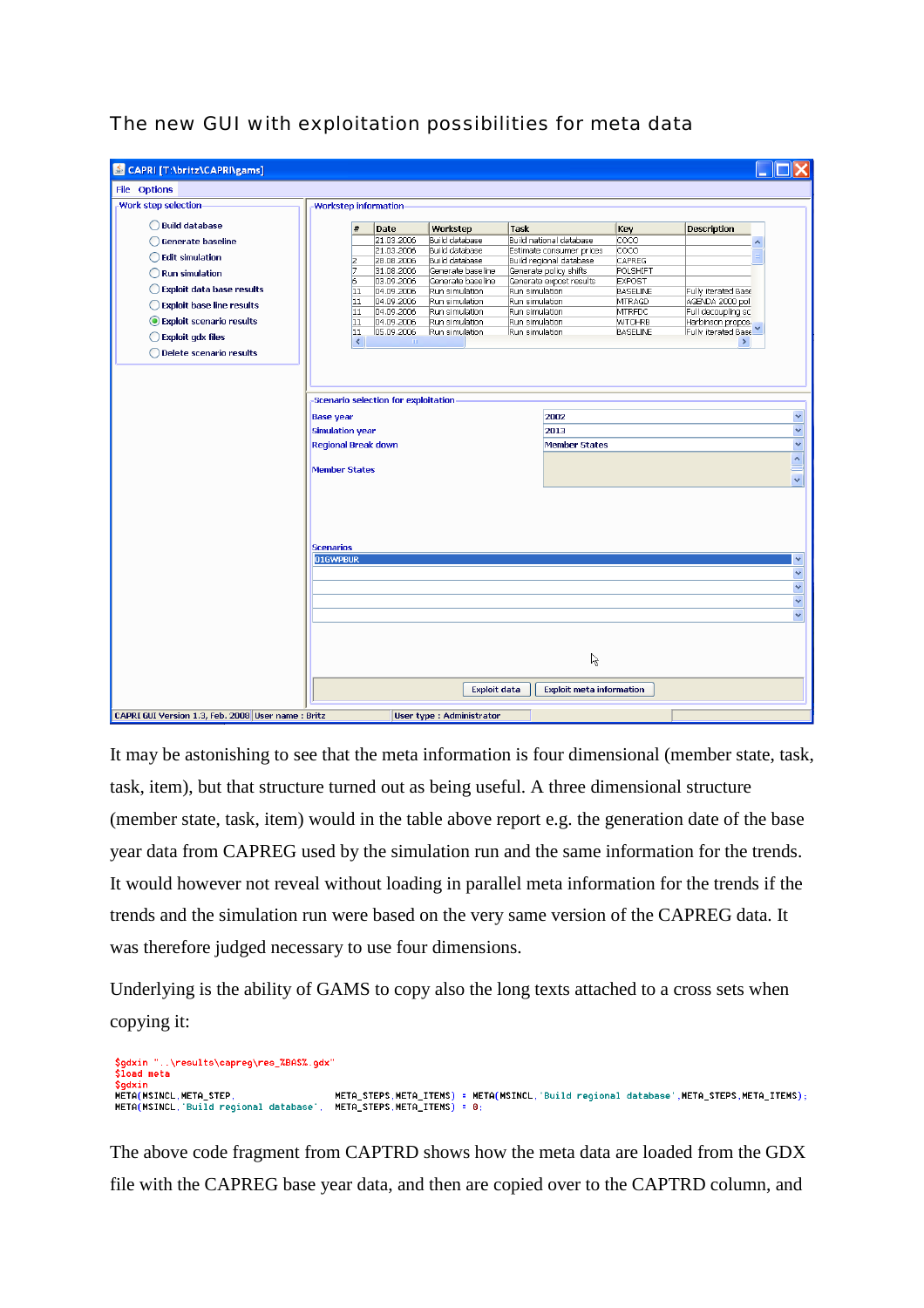then being discarded. That allows consecutive steps using the trend projection to see the meta data attached to the base year data used by CAPTRD.

Currently, the meta data are integrated in the "tabular views" to allow the user to perform rapidly a few checks, e.g to compare the generate date and time of the different data sets used.

### **Introduction of code fragments into GDX files**

Alexander Gocht has programmed a small Java program which stores the lines in a text file into a GDX file. That program can be executed by GAMS at compile time to document important parts of the code directly in the result set generated by the program. It uses the very same basic mechanism as above by storing strings as longtext description of GAMS sets. The facility is currently integrated in CAPMOD to report the content of "fortran.gms", i.e. all the information passed from the GUI to the model, and the content of the included policy file. The following two statement show how (1) a possibly existing file named "%CURDIR%\temp.gdx" is deleted, and (2) the content of fortran.gms is stored in the set "SET\_POL" in the file "%CUR\_DIR%\temp.gdx".

"%CURDIR%\F2GDX.jar new - new SET\_POL %CURDIR%\temp.gdx %CURDIR%\pol\_input\%result\_type%.gms"<br>"%<mark>CURDIR%\F2GDX.jar append SET\_POL %CURDIR%\temp.gdx %CURDIR%\fortran.gms"</mark> execute \$IFI NOT %MODE%==SEAMCAP execute

A similar statement adds then the content of the policy file:

~<br>\$IF NOT %MODE%==SEAMCAP execute "%CURDIR%\<mark>E2GDX</mark>.jar append SET\_POL %CURDIR%\temp.gdx %CURDIR%\pol\_input\%result\_type%.gms"<br>\$IF NOT %MODE%==SEAMCAP \$include 'pol\_input\%result\_type%.gms'

At the end of the program, the content of the set is loaded from the GDX file and then outputted to the GDX file along with the numerical values and meta data:

execute\_load "%CURDIR%\temp.gdx" SET\_POL; \$IF %EXPOST%==OFF execute\_unload "<mark>%resdir%\capmod\res\_%NTSLUL%\_%BAS%%SIM%%result\_type%.gdx" DATAOUT,RALL,META,SET\_POL;</mark><br>\$IF %EXPOST%==ON execute\_unload "%resdir%\capmod\res\_%NTSLUL%\_%BAS%%BAS%%result\_type%.gdx" DATAOUT,RA

The content of the file can be opened either with the GAMSIDE or with the "exploit GDX" facility of the GUI: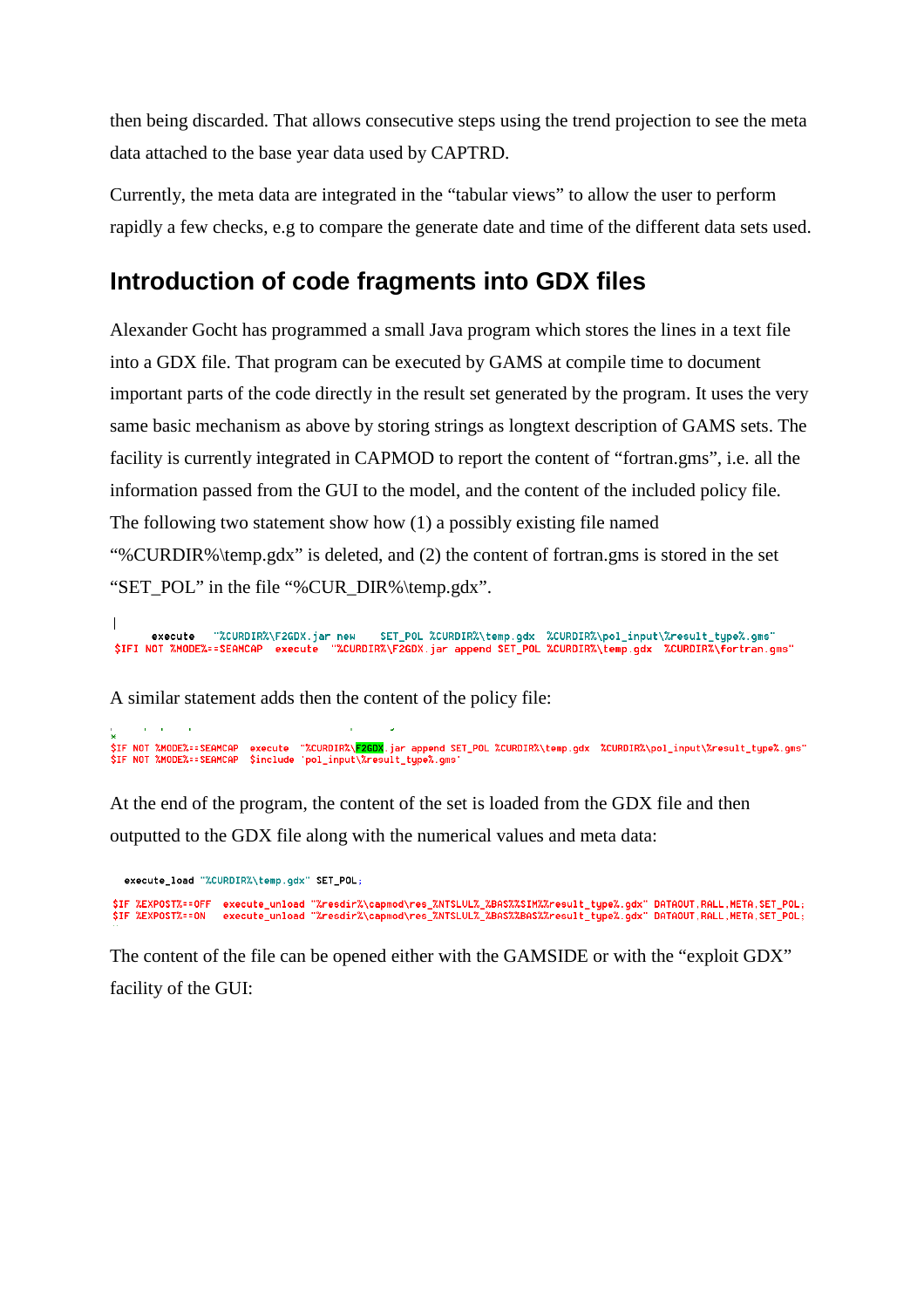|                           | CAPRI [T:\britz\CAPRI\gams]                                                          |
|---------------------------|--------------------------------------------------------------------------------------|
|                           | View Handling Windows                                                                |
|                           | SET_POL [Data View 1]                                                                |
|                           | <b>DHAVE</b>                                                                         |
| $\mathbf{S}^{\mathbf{D}}$ | empty                                                                                |
| $\pmb{\mathfrak{g}}$      |                                                                                      |
| $\overline{\mathbf{1}}$   |                                                                                      |
| $\overline{2}$            |                                                                                      |
| $\overline{\mathbf{3}}$   | Program code generated by CAPRI java                                                 |
| $\overline{4}$            | User<br>: Britz                                                                      |
| $\sqrt{5}$                | Taime and date : 2008-04-29 12:20:21                                                 |
| $\bf{6}$                  | Program version: CAPRI GUI Version 1.3, Feb. 2008                                    |
| $\mathbf{7}$              |                                                                                      |
| $\bf8$<br>9               |                                                                                      |
| 10                        | \$ONMULTI                                                                            |
| 11                        | * Root of the GAMS directory                                                         |
| 12                        | \$SETGLOBAL CURDIR T:\britz\CAPRI\gams                                               |
| 13                        | \$SETGLOBAL RESDIR t:\britz\CAPRI\results                                            |
| 14                        |                                                                                      |
| 15                        | * Definition of level of regionalisation, 0=Member States, 2=NUTS 2,999 = Farm types |
| 16                        | \$SETGLOBAL NTSLVL 0                                                                 |
| 17                        | SCALAR NTSLVL /0/;                                                                   |
| 18                        | \$SETGLOBAL FARM_M OFF                                                               |
| 19                        |                                                                                      |
| 20                        | * The base year used as two-char code, part of files to load                         |
| 21                        | \$SETGLOBAL BAS 02                                                                   |
| 22                        |                                                                                      |
| 23                        | * General steering parameters                                                        |
| 24<br>25                  | * Is the model running in calibration mode?                                          |
| 26                        | \$SETGLOBAL BASELINE OFF                                                             |
| 27                        |                                                                                      |
| 28                        | * Is the model calculating the effect of a different policy in the base year?        |
| 29                        | \$SETGLOBAL POLSHIFT OFF                                                             |
| 30                        |                                                                                      |
| 31                        | * Is the model generating a run for the base year?                                   |
| 32                        | \$SETGLOBAL EXPOST OFF                                                               |
| 33                        |                                                                                      |
| 34                        | * Is the model generating running in recursive dynamic mode?                         |
| 35                        | SSETGLOBAL RECDYN OFF                                                                |
|                           |                                                                                      |

That possibility clearly further on increases the transparency of the data as e.g. the details of the policy parameters passed in can be controlled.

# **Conclusions and look ahead**

The GDX based passing of meta information is a step forward to a more transparent handling of meta data in CAPRI. It integration in the data files ensures that the information is not lost when the files are copied to the SVN-server, downloaded from the SVN-server or in another way shifted between directories or workstations. The integration in the usual exploitation tools make it easy to handle for users familiar with the GUI. However, understanding the information provided is another task which may require some training. As often, the system will receive its final layout once used in the real production chain.

The main advantage of the proposed solution is that the user can check for any result set per Member State meta data on the underlying data sets, and at least check if the very same input data had been used for different steps. The meta data will also only be available if the related GAMS program has successfully stored as well the numerical values. As such, the